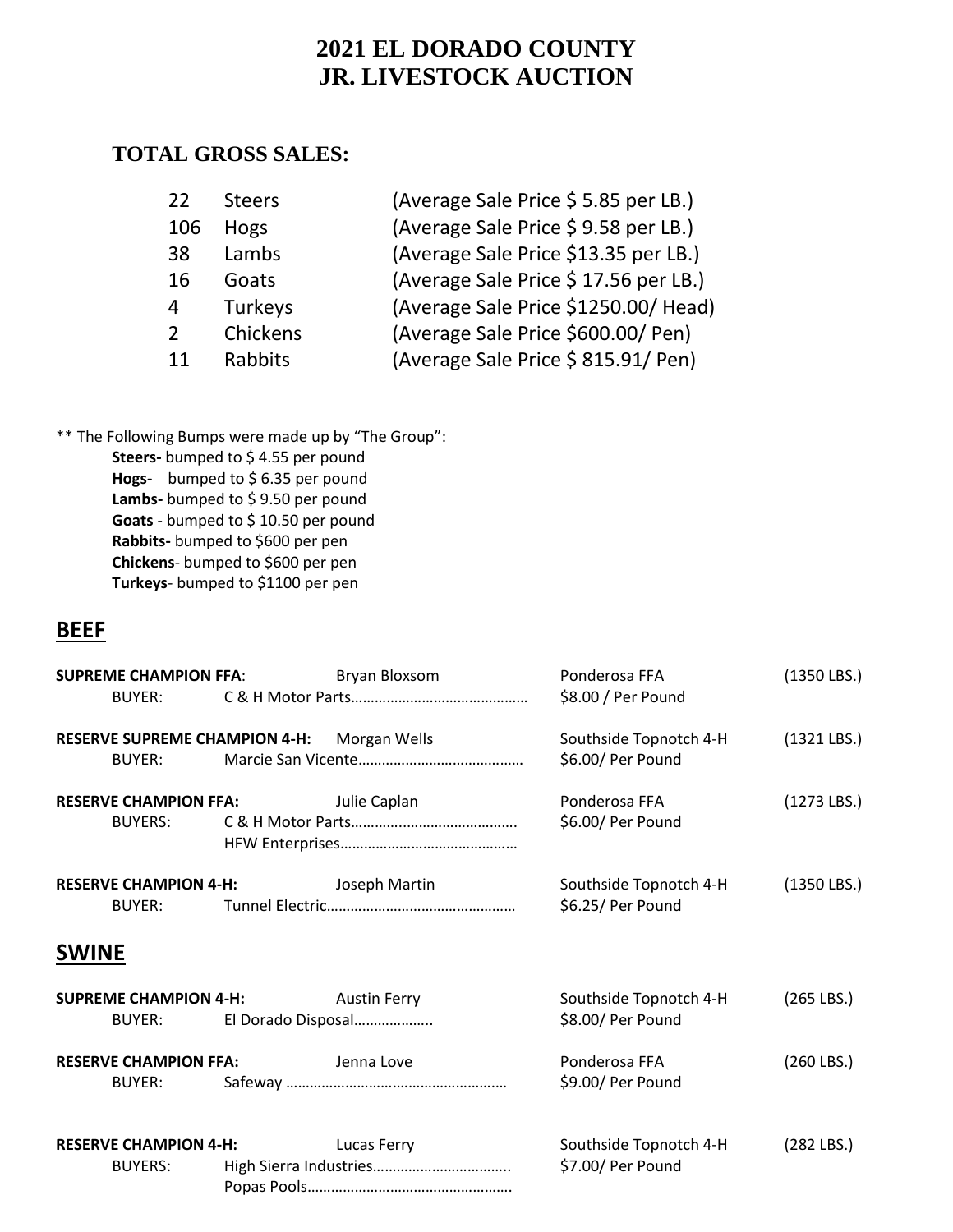#### **SHEEP**

| <b>SUPREME CHAMPION 4-H:</b><br>BUYER:                                                                                           |                                                                                    |               | <b>Quincy Thuener</b>                            |               | Southside Topnotch 4-H<br>\$10.00/ Per Pound                                                           | $(150$ LBS.) |
|----------------------------------------------------------------------------------------------------------------------------------|------------------------------------------------------------------------------------|---------------|--------------------------------------------------|---------------|--------------------------------------------------------------------------------------------------------|--------------|
| <b>RESERVE SUPREME CHAMPION 4-H</b><br>BUYER:                                                                                    |                                                                                    | Taylor Bacchi |                                                  |               | Southside Topnotch 4-H<br>\$69.00/ Per Pound                                                           | $(139$ LBS.) |
| <b>CHAMPION FFA:</b><br>BUYER:                                                                                                   |                                                                                    | Peyton Steitz |                                                  |               | <b>Union Mine FFA</b><br>\$10.50/ Per Pound                                                            | $(123$ LBS.) |
| <b>RESERVE CHAMPION FFA</b><br><b>BUYER:</b>                                                                                     |                                                                                    | Tanya Best    |                                                  | Ponderosa FFA |                                                                                                        | $(134$ LBS.) |
| <b>MARKET GOATS</b>                                                                                                              |                                                                                    |               |                                                  |               |                                                                                                        |              |
| <b>SUPREME CHAMPION 4-H:</b><br><b>BUYER:</b>                                                                                    |                                                                                    |               | Roen Thuener Gold Hill Toppers 4-H               |               | \$10.00/ Per Pound                                                                                     | $(104$ LBS.) |
| <b>POULTRY</b><br><b>SUPREME CHAMPION TURKEY INDEPENDENT:</b><br>BUYER:<br><b>RESERVE SUPREME CHAMPION TURKEY 4-H:</b><br>BUYER: | Doug Veerkamp General Engineering<br><b>SUPREME CHAMPION MEAT CHICKEN PEN 4-H:</b> |               | Cassidy Lowder<br>Lauren Peters<br>Lucas Johnson |               | Independent<br>\$1,500.00/ Head<br>Southside Topnotch 4-H<br>\$1,000.00/ Head<br>Rescue Up N Comin 4-H |              |
| BUYER:<br><b>RESERVE SUPREME MEAT CHICKEN PEN FFA:</b><br><b>BUYER:</b>                                                          |                                                                                    |               | Gabriel Johnson                                  |               | \$600.00/Pen<br>Ponderosa FFA<br>\$450.00/Pen                                                          |              |
| <b>RABBIT</b>                                                                                                                    |                                                                                    |               |                                                  |               |                                                                                                        |              |
| <b>BUYER:</b>                                                                                                                    | <b>SUPREME CHAMPION MEAT PEN OF THREE 4-H:</b>                                     |               | Jessa-Belle Hempel                               |               | Shingle Springers 4-H<br>\$900.00/Pen                                                                  |              |

| RESERVE SUPREME CHAMPION MEAT PEN OF THREE 4-H: Wyatt Jones | Camino Go Getters 4-H |              |
|-------------------------------------------------------------|-----------------------|--------------|
| BUYER:                                                      |                       | \$800.00/Pen |

**SUPREME CHAMPION SINGLE FRYER 4-H:** Ashlyn Ettl Shingle Springers 4-H

BUYERS: BV Ranch………………………………………………………………. \$500.00/Head Capital Property Management Realty One Real Estate Services Schnitz Body Products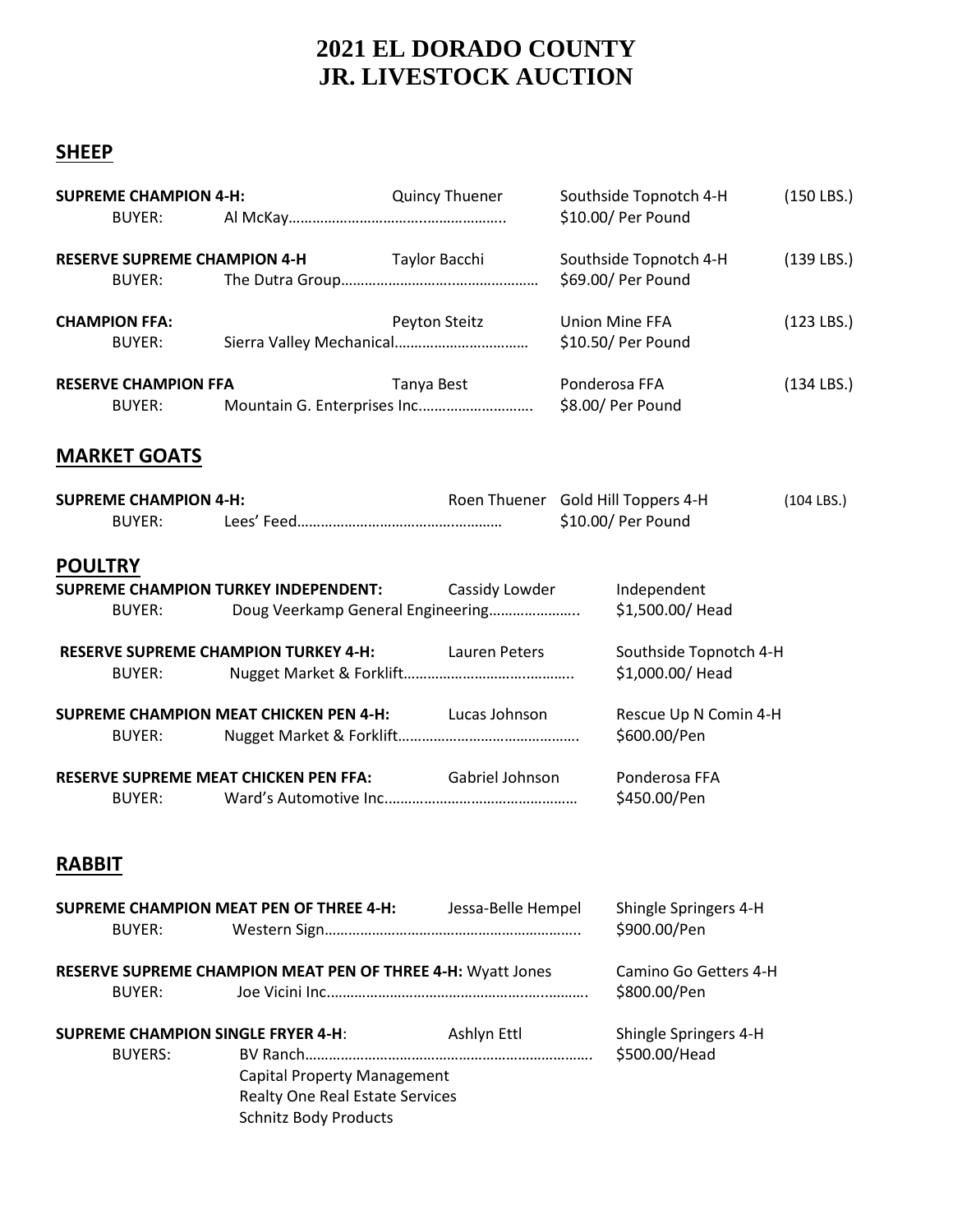| <b>RESERVE SUPREME CHAMPION SINGLE FRYER FFA:</b> |                                                 |                                           | <b>Gabbie Spring</b> | Ponderosa FFA                          |
|---------------------------------------------------|-------------------------------------------------|-------------------------------------------|----------------------|----------------------------------------|
|                                                   | BUYER:                                          |                                           |                      | \$450.00/Head                          |
|                                                   | <b>CHAMPION MEAT PEN OF THREE FFA</b><br>BUYER: |                                           | Allyson Jolly        | Ponderosa FFA                          |
|                                                   | BUYER:                                          | <b>RESERVE CHAMPION SINGLE FRYER 4-H:</b> | Kailani Gerell       | Shingle Springers 4-H<br>\$900.00/Head |

#### **HERITAGE ANIMAL RESULTS**

| <b>Heritage Hog Buyers:</b><br>C& H Motor Parts<br>Jim & Maureen Carter<br>Carter-Kelly, Inc.<br>Doug Veerkamp General Engineering<br><b>High Sierra Industries</b><br>Mountain F. Enterprises, Inc.<br><b>High Sierra Events</b><br>E & M<br>Lees' Feed | \$130.00/Lb. | $(231$ Lbs.) |
|----------------------------------------------------------------------------------------------------------------------------------------------------------------------------------------------------------------------------------------------------------|--------------|--------------|
| <b>Heritage Lamb Buyers:</b><br>C & H Motor Parts<br>Doug Veerkamp General Engineering<br><b>High Sierra Industries</b><br>J A Snyder Pacific West, Inc.<br>Lees' Feed                                                                                   | \$40.00/Lb.  | $(131$ Lbs.) |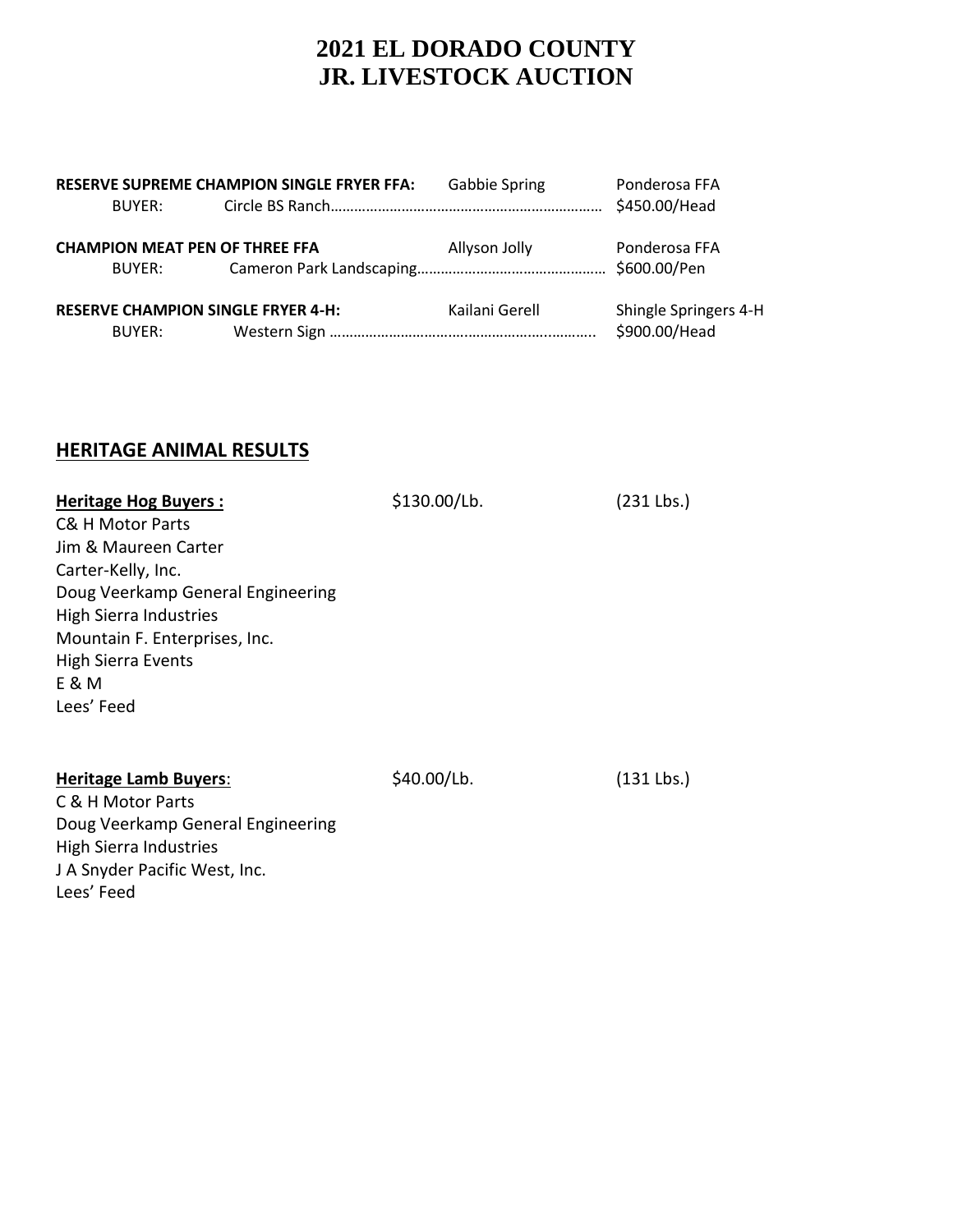## AUCTION SPONSORS

#### **Platinum Level (\$1500+)**

Barsotti Family Juice Company C & H Motor Parts High Sierra Industries Mountain F Enterprises, Inc. Ski Air

**Gold Level (\$1000+)** Wofford Acres Vineyards

**Silver Level (\$500+)** Francis Distributing/Sierra Ice

#### **Bronze Level (\$250+)**

Clifton & Warren Joe Harn Mallard Creek, Inc. Nisson Orthodontics

#### **Other Supporters**

American Legion Clifton & Warren Cool Feed & Ranch Supply Imperial Printing Lees' Feed & Western Ponderosa FFA Floral

# **Participants in "The Group"**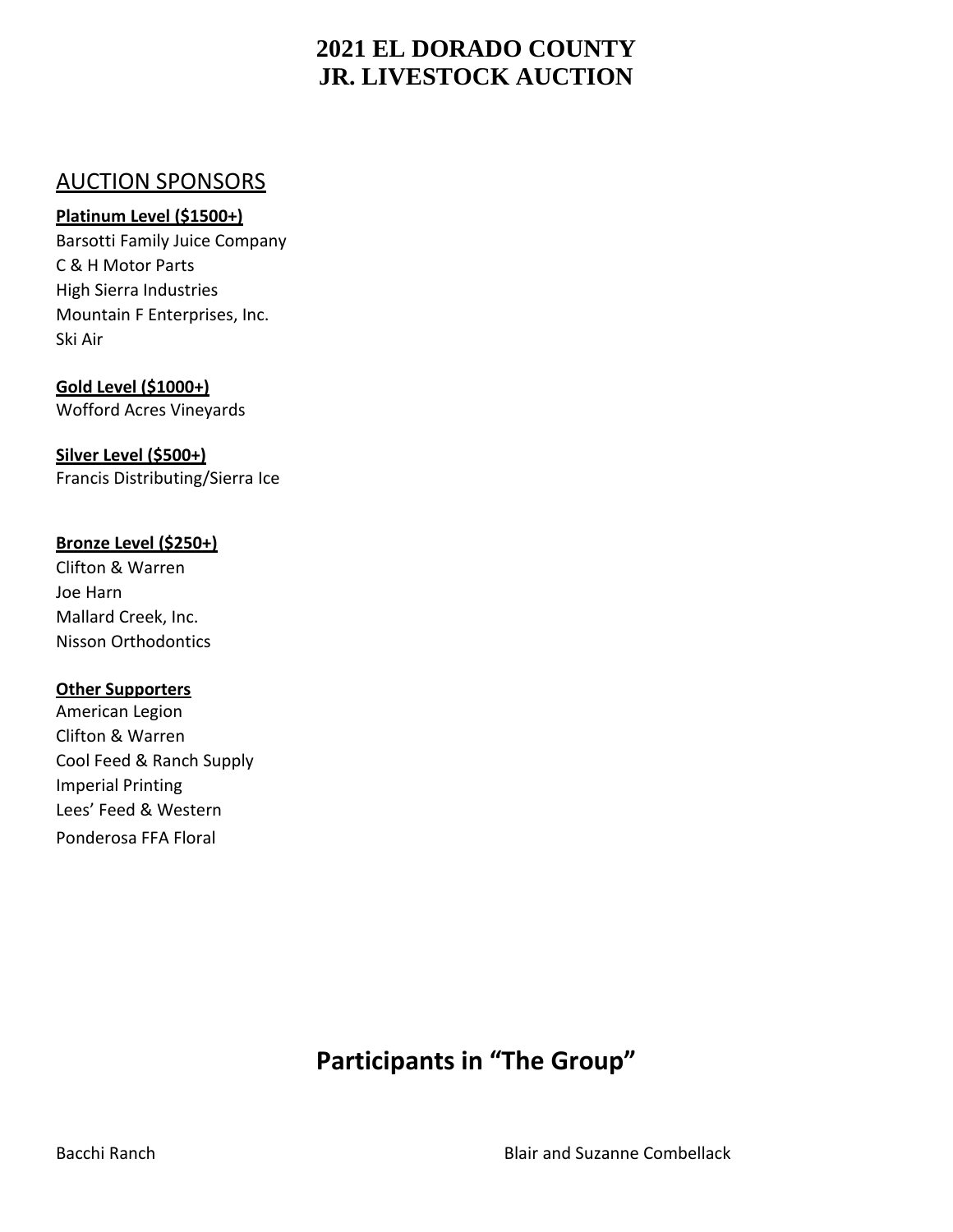| Burdette Family Farms, Dave & Cindy Burdette | Jessie & Aaron Plubell           |
|----------------------------------------------|----------------------------------|
| <b>Capital Aire Systems</b>                  | In Memory of Stan Rees           |
| Coloma Feed                                  | Kiwanis Club                     |
| <b>Costa Fencing</b>                         | <b>NCCT</b>                      |
| Coyote Creek Ranch, Tony & Dianna Peterson   | <b>Nisson Orthodontics</b>       |
| Darren C. George Construction                | Swedport Farms, Patricia Ekelund |
| Doug Veerkamp General Engineering            | Paul and Sherry Phillipsen       |
| Farm Credit West                             | <b>Sharon Didion</b>             |
| <b>Fletcher Family</b>                       | <b>Shelley Snyder</b>            |
| <b>Grant Wells</b>                           | Ski Air Inc.                     |
| <b>Hoel Enterprise</b>                       | TL Stigall Inc.                  |
| T Triangle Ranch, Jean C. Williams           |                                  |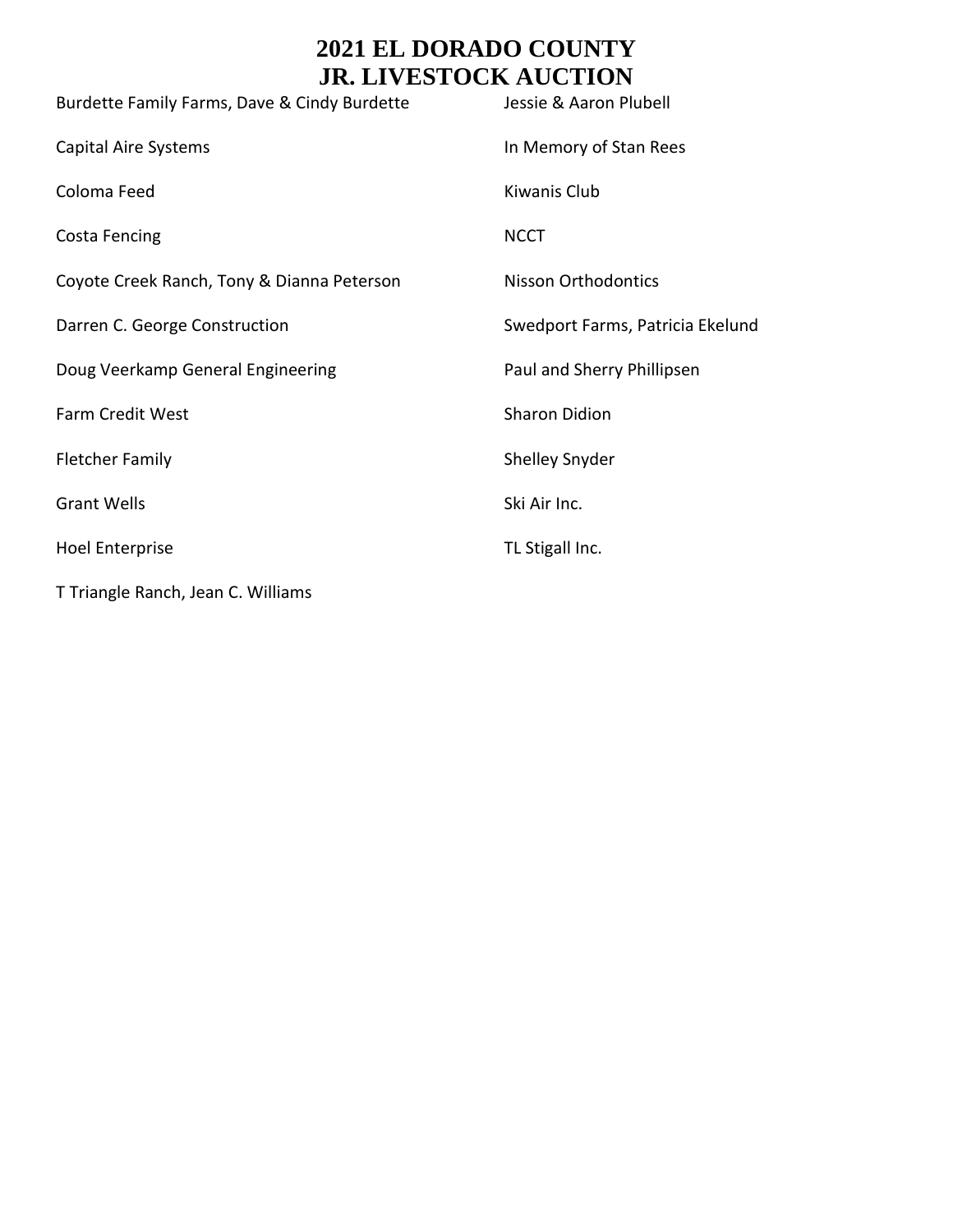# **2021 Buyers**

| 414 Accounting & Business Service    | Cambridge Chiropractic                |
|--------------------------------------|---------------------------------------|
| A.P. Esteve Sales                    | <b>Capital Aire Systems</b>           |
| Able Fire Equipment                  | <b>Capital Property Management</b>    |
| <b>Aborn Powers</b>                  | Jim & Maureen Carter                  |
| <b>Adams Ventures</b>                | <b>Tiffany Carter</b>                 |
| All Coast Builders Inc.              | Carter-Kelly, Inc.                    |
| <b>Arnolds for Awards</b>            | <b>Clifton &amp; Warren</b>           |
| Barbara Ashwill                      | Coloma Feed                           |
| B & B Locating Inc.                  | <b>Blair &amp; Suzanne Combellack</b> |
| <b>BV Ranch</b>                      | Conlin Livestock                      |
| Bacchi Ranch                         | Cool Feed & Ranch Supply              |
| <b>Barr Excavating</b>               | <b>Costa Fencing</b>                  |
| <b>Barsotti Juice Family</b>         | Coyote Creek Ranch                    |
| <b>Bevier Structural Engineering</b> | D G Granade Inc.                      |
| Blaggs Food Service - Kacey Roberts  | Daren C George Construction           |
| Blain Stumpf Rock, Sand & Gravel     | <b>Sharon Didion</b>                  |
| David & Cindy Burdette               | Doug Veerkamp General Engineering     |
| James Byers                          | Paula & Greg Dovey                    |
| C & H Motor Parts                    | El Dorado Disposal                    |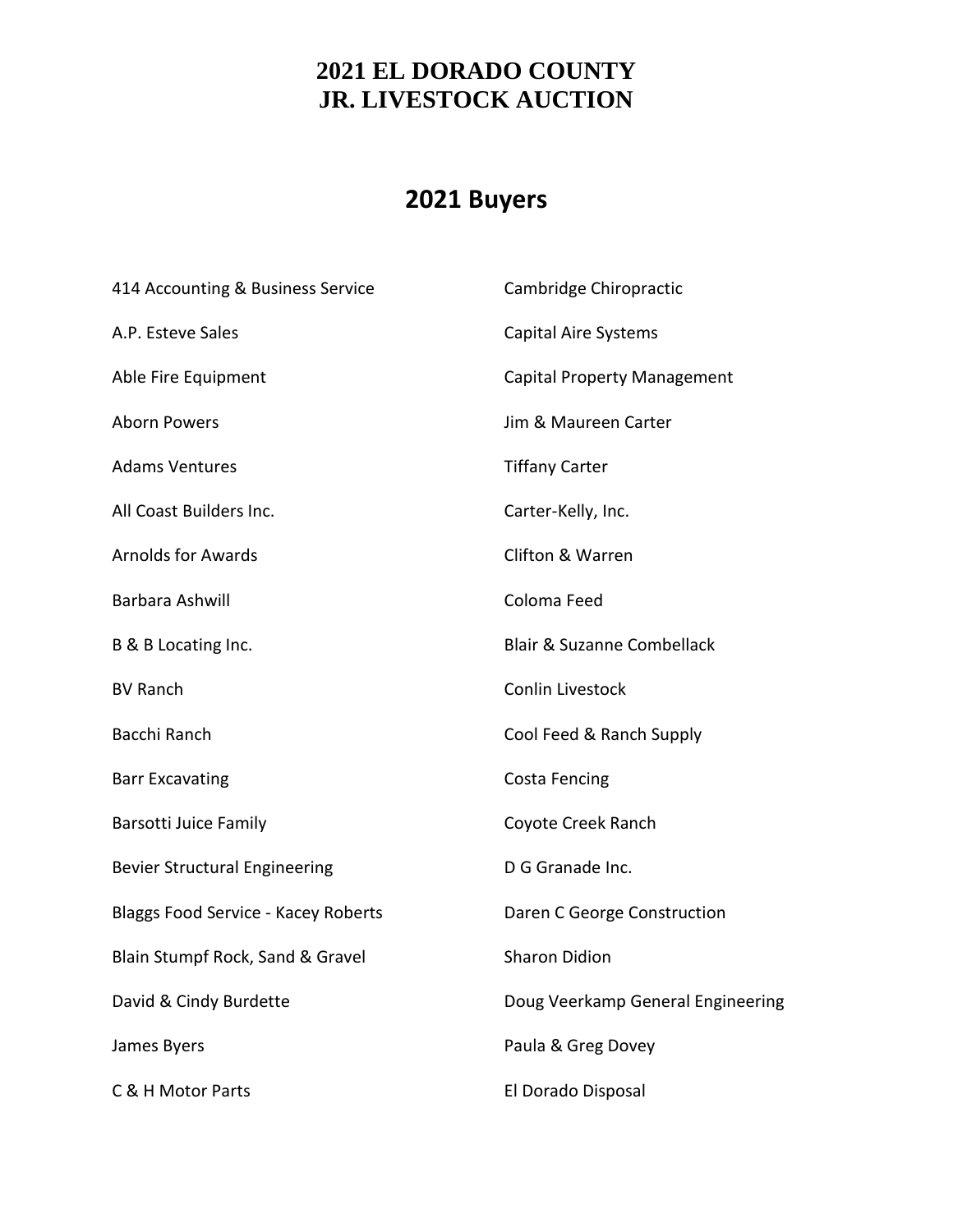| El Dorado Savings Bank        | <b>Midtgaard Family</b>             |
|-------------------------------|-------------------------------------|
| Joyce Everett                 | Mountain F Enterprises Inc.         |
| Farm Credit West              | Mountain G Enterprises Inc.         |
| Carly Fermer                  | <b>Nisson Orthodontics</b>          |
| <b>Fletcher Family</b>        | <b>Nugget Market &amp; Forklift</b> |
| <b>Flyers Energy</b>          | Griffin & Jennifer O'Camb           |
| Sara Friedmann                | <b>Sherry Phillipsen</b>            |
| G&O Body Shop                 | Jessie & Aaron Plubell              |
| Hangtown Electric             | Plymouth Sand & Gravel              |
| Debi & Paul Harlow            | Popas Pools                         |
| Jason Harlow                  | Pure Edge Landscaping               |
| <b>High Sierra Industries</b> | Realty One Real Estate Services     |
| Danelle & Thomas Hosmann      | Richardson Family                   |
| J & J Glass Company           | Carol & Don Ring                    |
| JA Snyder Pacific West Inc.   | SaveMart Supermarkets               |
| Chuck & Claudia Jachens       | <b>Schnitz Body Products</b>        |
| Joe Vicini, Inc.              | Sierra Valley Mechanical            |
| In Memory of Stan Rees        | Ski Air Conditioning                |
| Annie & George Kimmerlein     | Shelley Snyder                      |
| Les Schwab, Folsom            | Snyder Ranch                        |
| Rich & Terrie Mallicoat       | Shawn Sullivan                      |
| Mary McAfee                   | Swedport Farms, Pat Ekelund         |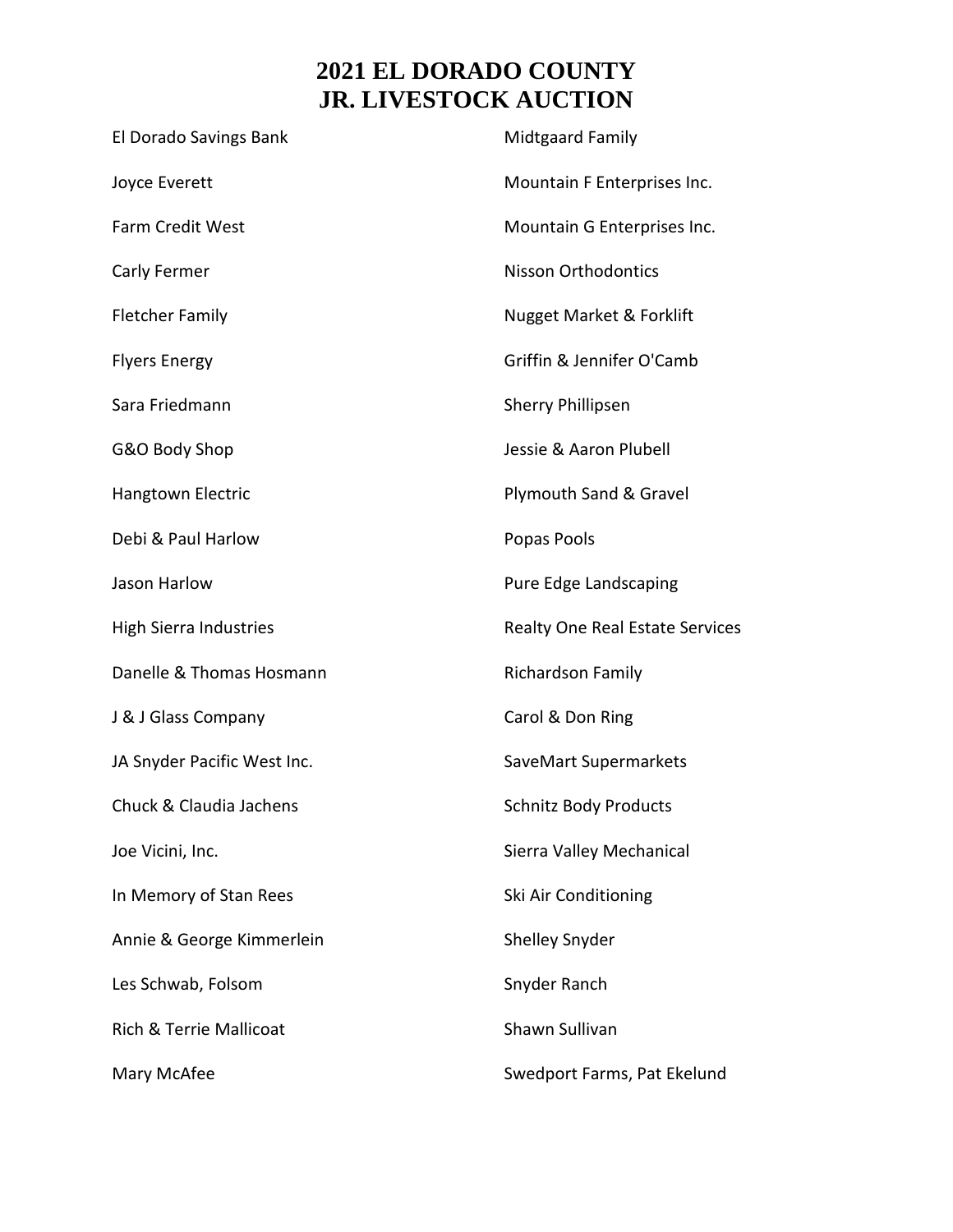| Syblon Reid                  | Julie Janzen-Abel                   |
|------------------------------|-------------------------------------|
| T Triangle Ranch             | Folsom Lake Marina                  |
| T.L. Stigall, Inc.           | Ohman Livestock                     |
| The Dutra Group              | <b>Hoel Enterprises</b>             |
| <b>Tunnel Electric Inc</b>   | Benjamin's Transfer, Inc.           |
| Varozz 4x4 Outfitters        | Rockin MC Ranch                     |
| Randy & Sharon Varozza       | <b>Unser Farm</b>                   |
| Tim & Denise Veffredo        | Heuer Hill Farm                     |
| Vicini Family Investments    | Sierra Animal Hospital              |
| Fran Ward                    | Al McKay                            |
| Stephen & Valerie Weber      | <b>Privy Farms</b>                  |
| Western Sign                 | Jaime & Casey Bray                  |
| Charles & Dorris Wiglesworth | Sierra Integrated Services, Inc     |
| Wunschel & Sons              | <b>Cole Equipment Leasing</b>       |
| <b>HFW Enterprises</b>       | Jason Mechanical                    |
| <b>Delfino Farms</b>         | Julieann Cardona                    |
| <b>NCCT</b>                  | Mike Prangley                       |
| <b>UNICO Engineering</b>     | Circle BS Ranch                     |
| Justyn Webster               | Hangtown Welding & Equipment Repair |
| Danny Silk Consulting        | Ward's Automotive, Inc.             |
| Kiwanis Club of Placerville  | Snyder Ranch                        |
| <b>Brett Hayden</b>          | <b>High Sierra Events</b>           |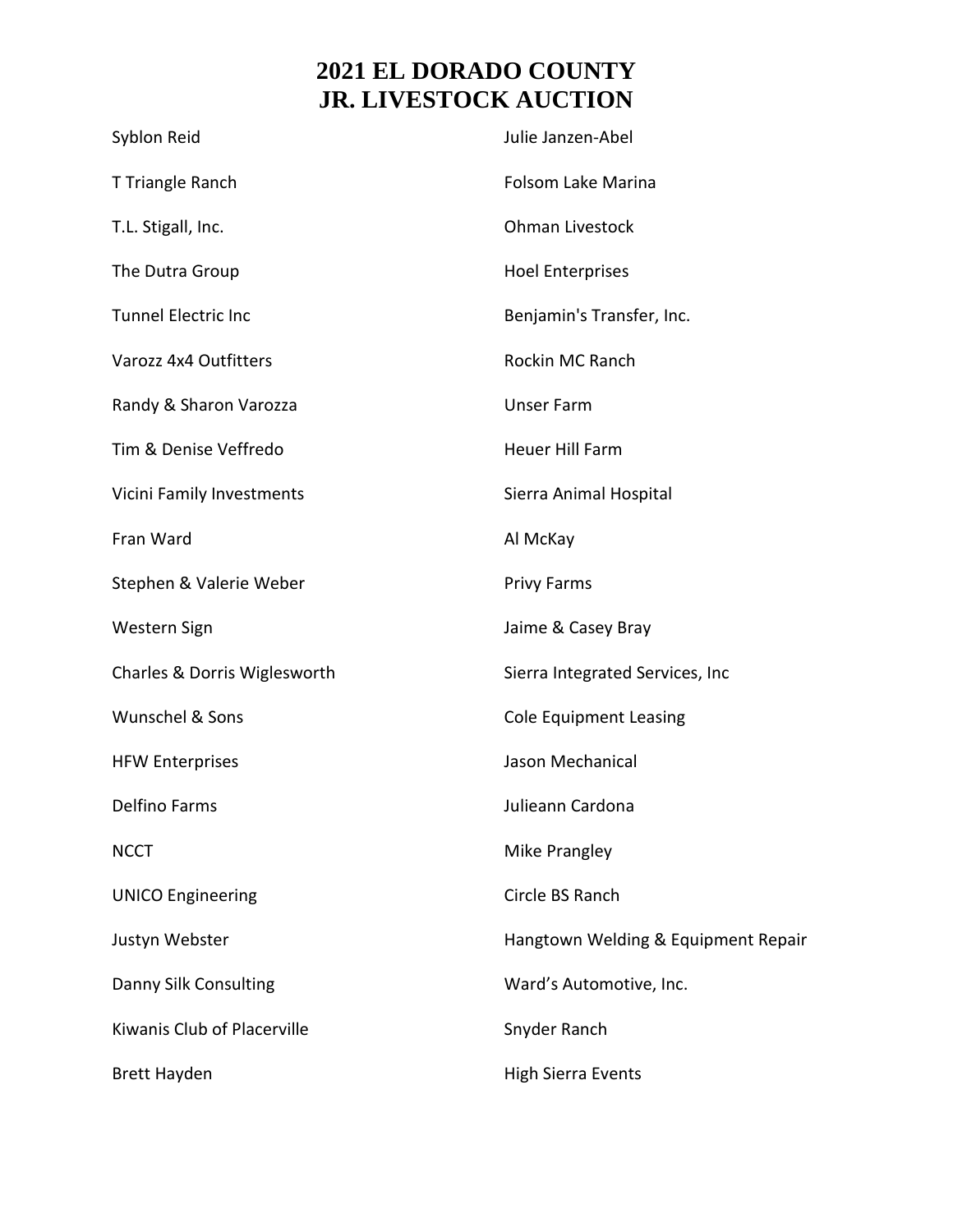| Placerville Speedway            | <b>Webster Engineering</b>       |
|---------------------------------|----------------------------------|
| Gary Durham Simpson Door, Co.   | Kathy & George Lahargoue         |
| E & M                           | King Brand Feeds                 |
| Atkinson Cattle Co, Inc.        | Kent Country Ranch               |
| Jeff & Teresa Campodonico       | Kris English                     |
| Steve Stymeist Auto Body        | Casey Keller                     |
| Darrah Livestock & Kelly Family | Lees' Feed                       |
| <b>Bob Rice</b>                 | Jessica Blecher                  |
| Dan Herrmanns Landscaping       | Safeway                          |
| <b>Pettibone Builders</b>       | <b>North Star Electric</b>       |
| <b>Gated Y Ranch</b>            | <b>Henrietta Weeks</b>           |
| Kevin Bock                      | El Dorado County Fair Board      |
| <b>Cameron Park Landscaping</b> | Steve Wildblood                  |
| Brian & Shannon Pringle         | <b>Vukovich Insurance Agency</b> |
| Elevation Innovation, Inc.      | <b>Mark's Tractor Service</b>    |
| A.C. Septic Service             | First Tech Federal Credit Union  |
| <b>Graduate Precision</b>       | <b>Marcie San Vicente</b>        |
| Lund Construction Co.           | Amy Phillips                     |
| Franks Body Shop, Inc.          | <b>Tin Roof Ranch</b>            |
| Darryl Brown                    | Ashley Berenstein                |
| <b>Colleen Bare</b>             | <b>Cold Springs Dental</b>       |
| 4 U Rentals                     | Scott Johnson                    |